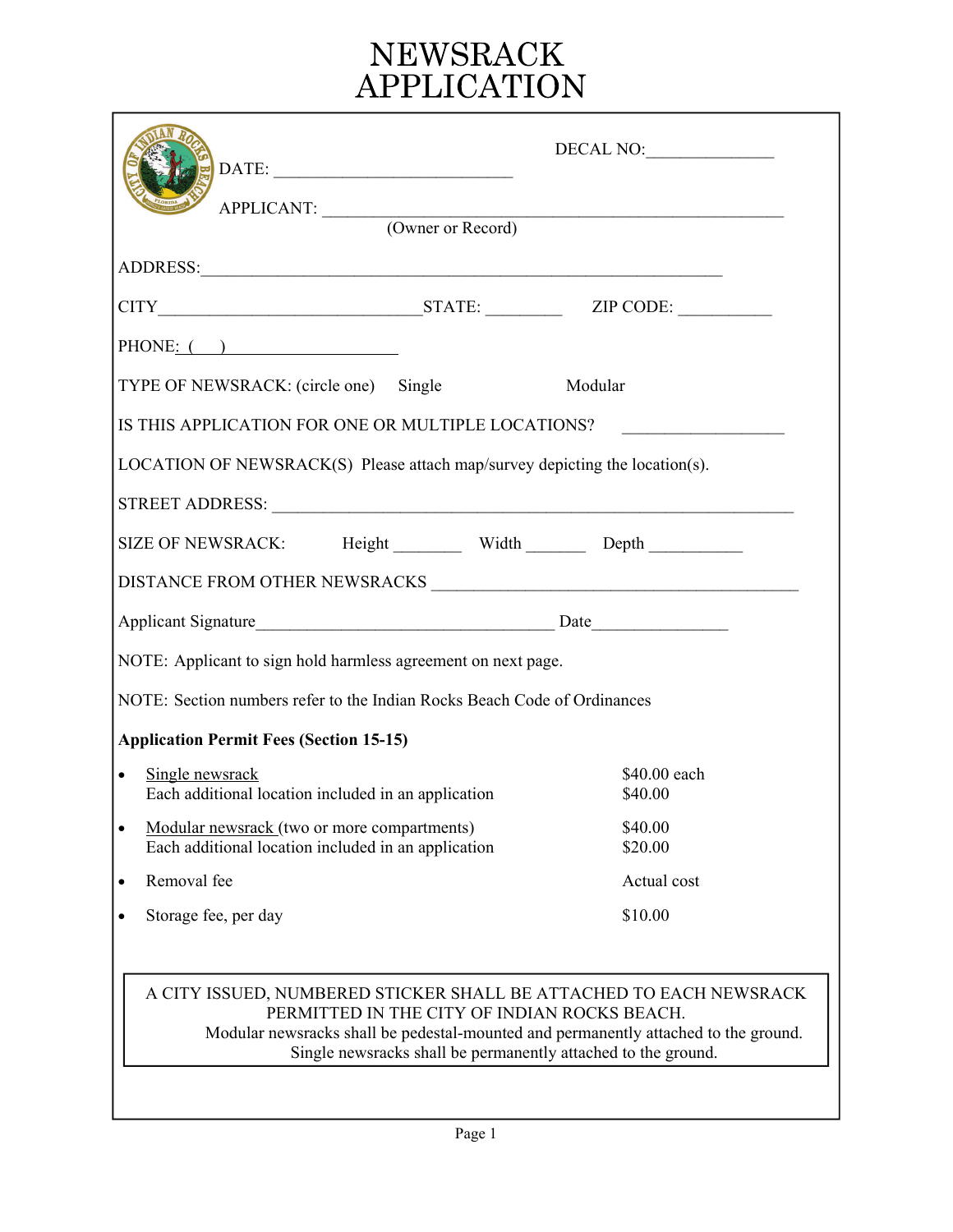# INDEMNIFICATION HOLD HARMLESS AGREEMENT

This agreement between the City of Indian Rocks Beach and the person, individual, corporation, association, firm, company, organization or any other legal entity that owns, places or maintains a single and/or modular newsrack within the City limits of Indian Rocks Beach hereby relieves the city, its employees, and boards from any and all threat of damages, costs and liability whatsoever arising from, growing out of or incident to or in any manner connected with the installation, maintenance or operation of each newsrack, owned or maintained by the owner, together with all costs and attorney's fees, incurred by the City in defending any claim or suit brought against it, either as sole defendant or joined as a defendant with the owner, with regard to the owner's newsrack and specifically including any claim or suit alleging liability based on the failure to properly enforce or administer the provisions of this division.

 This indemnification and save-harmless agreement shall also provide that the owner shall receive prompt notice of any such cause of action and shall be afforded the opportunity to defend same. If the owner fails to defend the same, the owner will pay to the city upon demand all reasonable costs, charges and fees incurred in connection therewith.

| Please sign |                 |  |
|-------------|-----------------|--|
|             | Owner of Record |  |

Date\_\_\_\_\_\_\_\_\_\_\_\_\_\_\_\_

City of Indian Rocks Beach **Exercise 2018** 

Date\_\_\_\_\_\_\_\_\_\_\_\_\_\_\_\_\_

City staff shall review the application and registration and inspect the installation of each newsrack to ensure compliance with the provisions of . No permit shall be issued until the newsrack meets the requirements of this ordinance.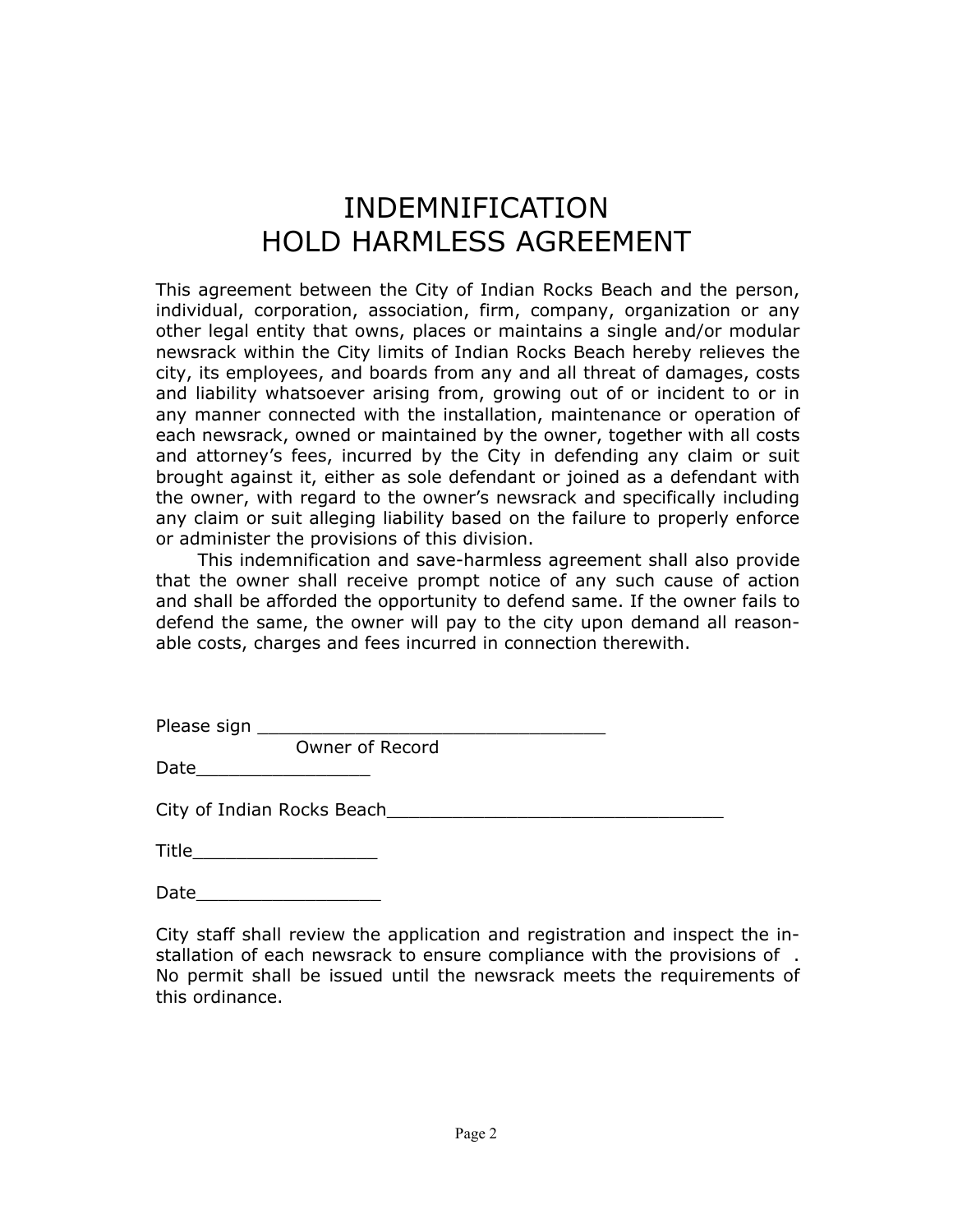

#### **PROPERTY OWNER'S LETTER AUTHORIZING THE LOCATION AND INSTALLATION OF NEWSRACK(S) ON PRIVATE PROPERTY IN THE CITY OF INDIAN ROCKS BEACH**

#### TO THE INDIAN ROCKS BEACH CITY COMMISSION:

| owner of property located at |
|------------------------------|
| and legally described as:    |
| , do hereby authorize        |
|                              |

to apply for a newsrack permit to locate and install a newsrack(s) on my property. For purposes of this application, the person or entity so authorized, shall be the *owner of record* with respect to the newsrack(s). I understand that I, as owner of the property, am ultimately responsible for the actions or inactions the person (s) or entity authorized by me to make this application.

PROPERTY OWNER'S SIGNATURE MAILING ADDRESS: \_\_\_\_\_\_\_\_\_\_\_\_\_\_\_\_\_\_\_\_\_\_\_\_\_\_\_\_\_\_\_\_\_\_\_\_\_\_\_\_\_\_\_\_\_\_\_\_\_\_\_\_\_\_\_\_\_\_\_ CITY\_\_\_\_\_\_\_\_\_\_\_\_\_\_\_\_\_\_\_\_\_\_\_\_\_\_\_STATE\_\_\_\_\_\_\_\_\_\_\_\_\_\_\_\_\_\_\_\_ZIP\_\_\_\_\_\_\_\_\_\_\_\_\_\_\_\_\_ PHONE\_\_\_\_\_\_\_\_\_\_\_\_\_\_\_\_\_\_\_\_\_\_\_\_\_\_\_\_\_\_ DATE: NEWSRACK OWNER OF RECORD: SIGNATURE:

ADDRESS: CITY, STATE, ZIP CODE:

TELEPHONE NUMBER: University of the state of the state of the state of the state of the state of the state of the state of the state of the state of the state of the state of the state of the state of the state of the stat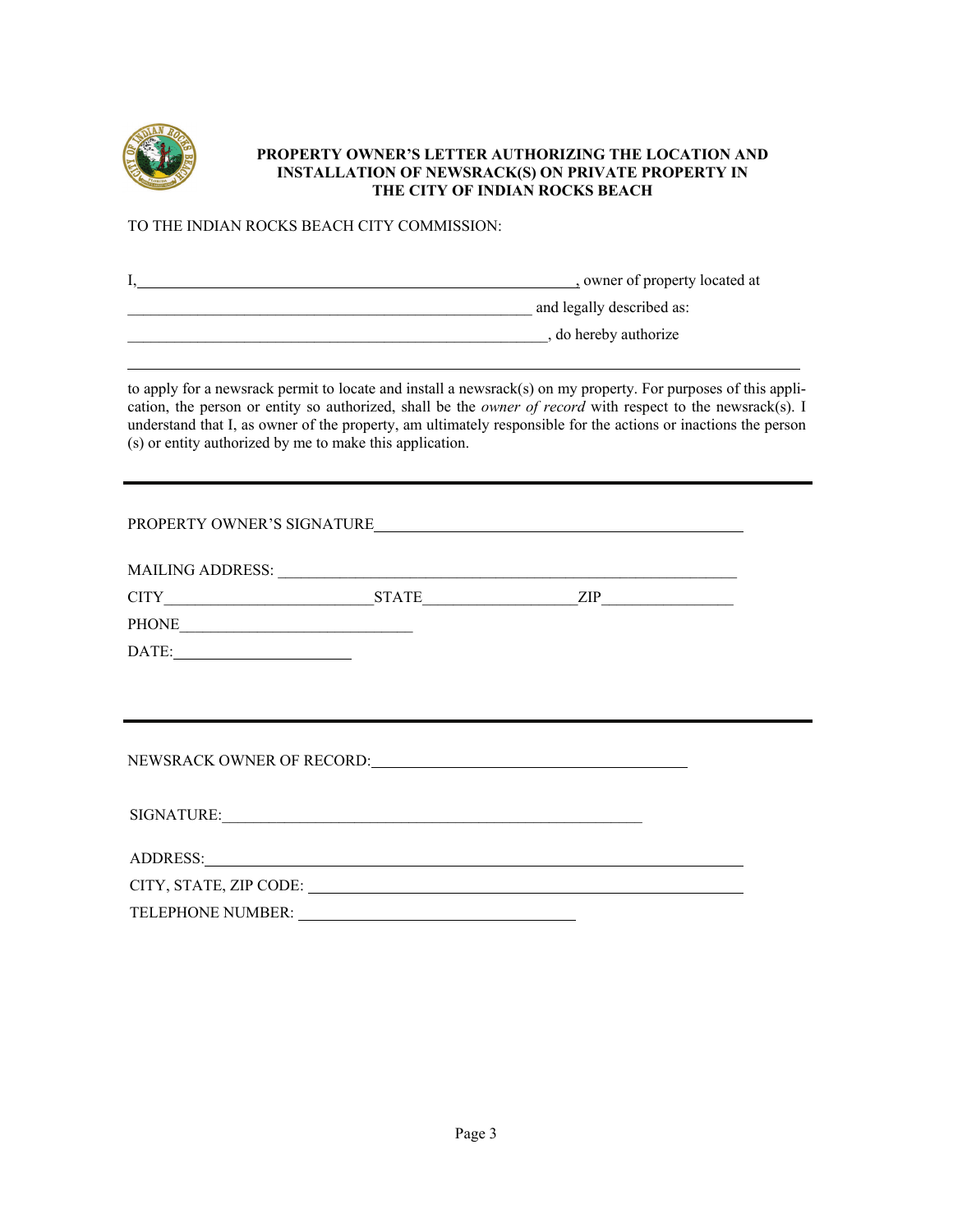- **Where can Newsracks be placed through the City? Section 110-603**
- **A. Location on private property:** Newsracks may be allowed in the following zoning districts subject to the requirements of this ordinance:
	- 1. Business (B)
	- 2. Commercial Tourist (CT)
	- 3. Neighborhood Mixed-Use (NMU)
	- 4. Professional Office (P-1)
	- 5. Medium Density Residential (RM-2)

**B. Location on public property**: Upon application and approval, modular newsracks may be allowed on public property, provided that abutting property owners sign an affidavit stating that they have no objection to the newsrack and its location relative to their property.

Provided, however, that the city manager, or designee, may approve newsracks at covered bus stop locations on either side of Gulf Boulevard, beach accesses, public parks or city-owned property, without the approval of the abutting property owners and/or not withstanding the six hundred (600) foot distance standard in Section 110-603(c) (2), and after review and approval by the city manager, or designee, in accordance with the standards established by this ordinance.

# **C. Location Standards.**

- 1. The location and installation of all newsracks shall comply with local, state and federal regulations, including Americans With Disabilities Act requirements;
- 2. No more than two (2) modular newsracks shall be allowed for every six hundred (600) feet of east or west side frontage on Gulf Boulevard.
	- (a) Not more than one newsrack may be placed on private property at the edge of the property line provided that a distance of five (5) feet from the edge of the street pavement is maintained and said newsrack shall be required to be separated by a radial distance of 600' from any other newsrack.
	- (b) No newsrack shall be placed on a sidewalk or handicapped access ramp;
	- (c) No newsrack shall be placed, installed, used or maintained:
		- (1) Within five (5) feet of any marked or unmarked crosswalk or school crossing;
		- (2) Unless specified elsewhere in this ordinance, no newsrack may be installed within any rightof-way, roadway, sidewalk, access easement or clear zone of the roadway as established by the current edition of the Florida Department of Transportation's Manual of Uniform Minimum Standards for Design, Construction and Maintenance for Streets and Highways;
		- (3) Within fifteen (15) feet of any fire hydrant, fire or police call box;
		- (4) Within fifteen (15) feet of any driveway;
		- (5) Within fifteen (15) feet of any police station driveway, fire station driveway, ambulance station driveway, hospital emergency room driveway or other emergency facility driveway;
		- (6) Within two (2) feet of any bus bench, plaza bench or bus shelter;
		- (7) Directly adjacent to or within two (2) feet of signs, parking meters, street lights, traffic signal poles or utility poles;
		- (8) At any location where the modular newsrack causes or creates a traffic hazard, blocks the visibility of motorists or otherwise obscures traffic signs, fire hydrants or mailboxes;
		- (9) Within the median of a divided road.
		- (10)Within 25 (twenty-five) feet of Gulf Boulevard and Walsingham Road, except that, no more than two single newsracks may encroach within this setback, provided that the single newsrack is located immediately adjacent to a building.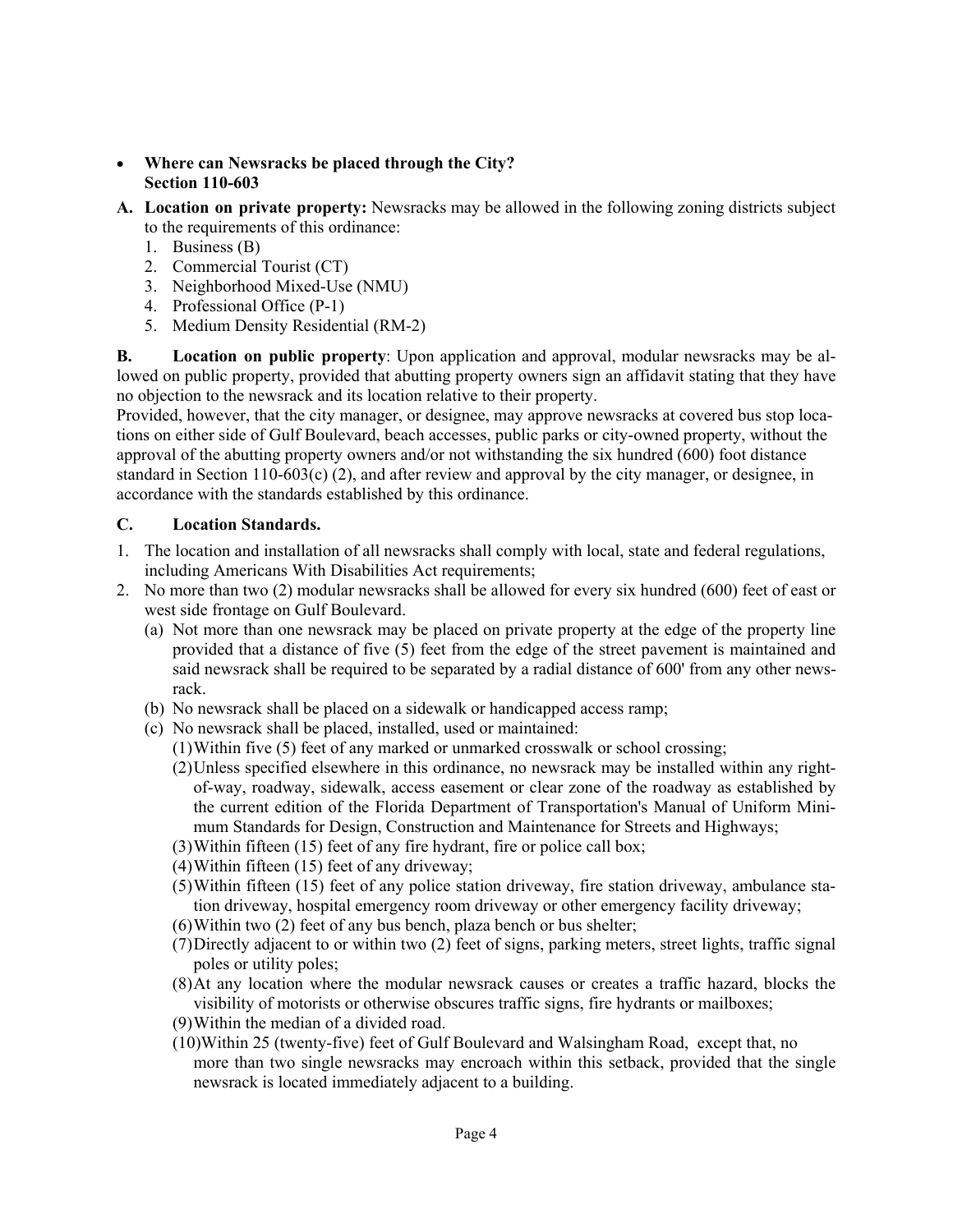## • **Does the City have Design Specifications? Section 110-604**

Each single and modular newsrack installed within the city shall be designed to withstand the stresses

associated with ordinary use for sale and distribution of publications, and environmental exposure, and shall comply with the following standards:

- *(a) Modular Dimension and type:* The modular newsrack shall be either single or multi-pedestal with all external dimensions, including any attachments, of not more than sixty (60) inches in height, six (6) feet in width, and twenty-four (24) inches in depth.
- *(b) Modular color:* Exterior color, including pedestals, sides, door and coin box of all modular newsracks shall be of uniform gloss hunter green color.
- *(c) Modular Label:* Modular newsracks shall carry no advertising, but may provide a rack card holder containing information concerning a publication in the unit, the name(s) of the publication(s) being dispensed, and other information required by law with respect to coin-operated vending machines.
- *(d) Single newsrack Dimension and type:* The single newsrack, with all external dimensions including any attachments, shall measure no greater than sixty (60) inches in height and twentyfour (24) inches in width and depth.
- *(e) Single newsrack Color:* Exterior color, including pedestals, sides, door and coin box of shall be of uniform gloss hunter green.
- *(f) Single newsrack Label:* Single newsracks shall carry no advertising, but may provide a rack card holder containing information concerning a publication in the unit, the name(s) of the publication(s) being dispensed, and other information required by law with respect to coinoperated vending machines.

# • **Does the City Have Installation Standards? Section 110-605**

All newsracks in the city shall be installed in a safe and secure manner and shall comply with the following standards:

- (a) Each modular newsrack on a single pedestal or a multiple post shall be bolted to a level, concrete base set flush with the ground or otherwise securely fastened to meet applicable safety and stability standards. The newsrack will be directly bolted into the base in accordance with the following standards:
	- (1) No newsrack shall be bolted directly into a public sidewalk.
	- (2) Foundation shall be 3000 psi Class I concrete, four (4) inch minimum thickness with wire mesh reinforcement.
	- (3) Four (4) bolts per pedestal, one each on the four corners of the newsrack support.
	- (4) Anchor bolts must be located not closer than two inches from the edge of the pedestal, each bolt to be a one half  $(1/2)$  inch minimum diameter stainless steel hex bolt mounts, twoand-one-quarter (2-1/4) inches.
	- (5) A water-soluble, paint-able, ten-year caulk shall be applied and wiped to seal around the base plate and the mounting surface.
- (b) Each single newsrack shall be securely fastened to meet applicable safety and stability standards. The single newsrack shall be of sufficient weight, the materials of which it is fabricated shall be of sufficient strength and its installation shall be such that the newsrack will remain stable and un-moving.
- (c) Newsracks shall not be chained to any tree, traffic control device, sign, bench, bus shelter or pole.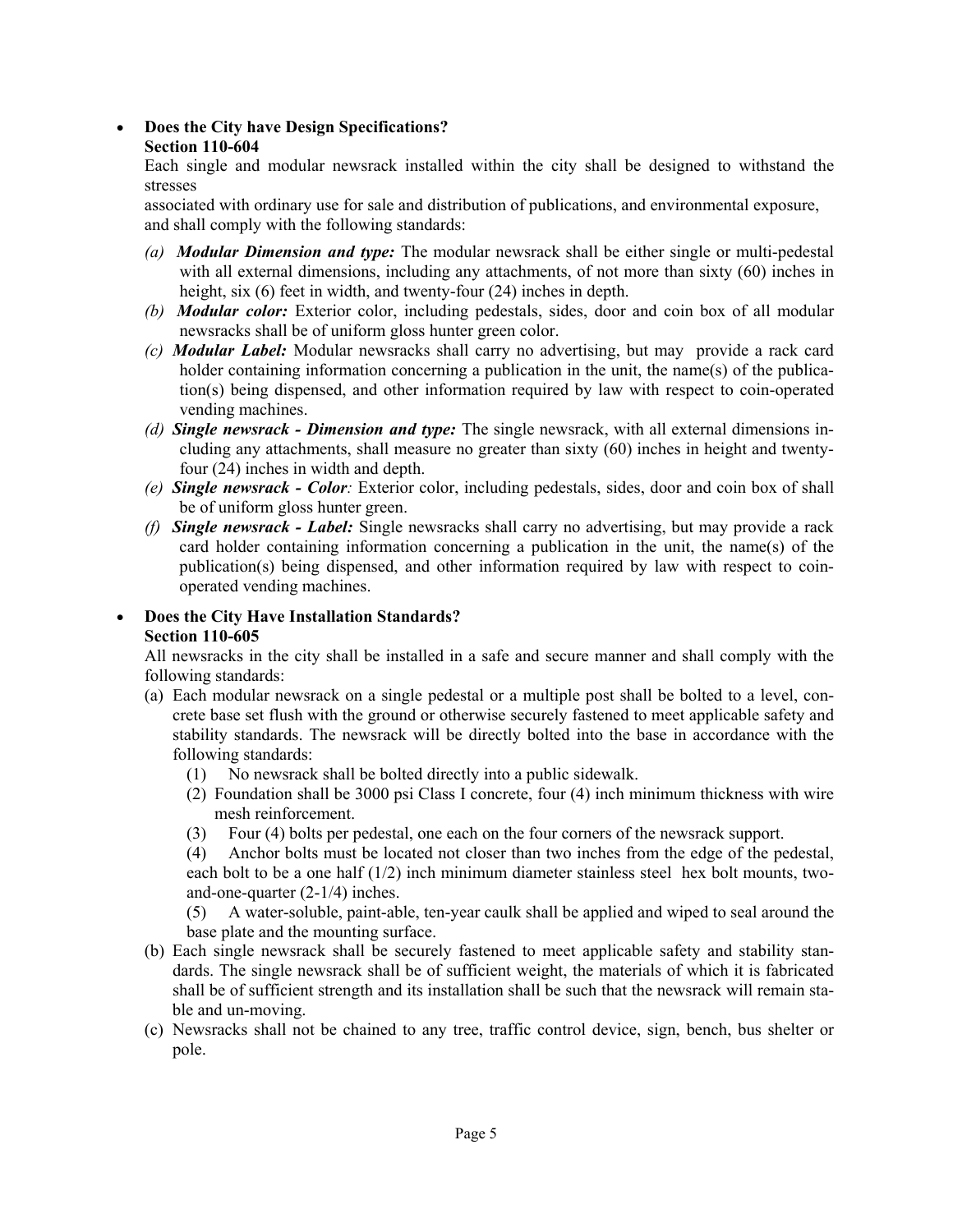- (d) No newsrack or base shall be used or maintained in such a way that it rests on or projects onto, into or over any part of the roadway, sidewalk or median of any public street or any part of a drainage grate or manhole.
- (e) Any base installed or used shall remain the responsibility of the owner who installs or uses the base and shall be removed by said owner immediately upon abandonment, returning the underlying surface to its original condition.
- (f) Any damage to private and public property or public right-of-way at the time of installation shall be the responsibility of the owner to repair within 30 days from the date the damage is reported.

#### • **Are there any Maintenance Standards? Section 110-606**

 Each newsrack shall be maintained in a neat, clean condition and kept in working condition at all times, by ensuring:

- (1) It is free of graffiti, dirt, grease, chipped, faded, peeling or cracked paint;
- (2) It is free of rust and corrosion;
- (3) The clear plastic or glass parts, if any, through which the publication is viewed, are unbroken or otherwise free of cracks, dents, blemishes and discolorations;
- (4) The structural parts are solid and mechanically sound.
- (5) Each newsrack must display a name, address and telephone number of the owner responsible for the newsrack.

Each coin operated compartment within a newsrack shall display directly on the coin box, the name, address and telephone number of the owner responsible for the publication in that compartment, who may be contacted concerning reimbursement in case of coin mechanism failure

#### • **What is the Definition of some of the words used in this Ordinance? Section 110-1**

#### **What is a Block?**

*Block* means one side of a street between two consecutive intersecting streets.

#### **What is a Compartment?**

*Compartment* means a space or set of divided spaces built into a newsrack with such space or set of divided spaces with each being secured by a single door which provides access to the publication or publications contained therein.

#### **What is the Median?**

*Median* means the portion of the right-of-way of a divided roadway that separates the opposing directions of vehicular traffic.

#### **What is a Modular Newsrack?**

*Modular Newsrack Unit* means a hunter green colored, self-service, coin-operated, box or container with multiple-storage units, securely attached to the ground, used or maintained for the sale or free distribution of newspapers or other news periodicals or advertising circulars. For purposes of this ordinance, modular newsrack units are further defined as having at least two (2) compartments.

#### **What is a Newsrack?**

*Newsrack:* For purposes of this ordinance the term newsrack means both single and modular newsrack units. Also for purposes of this ordinance newsracks are not defined as structures, even though they may be permanently attached to the ground.

#### **Who is the Owner of Record?**

*Owner of record,* as identified on the application for newsrack installation, means any person, individual, partnership, corporation, association, firm, company, organization or any other legal entity that owns places or maintains a single and/or modular newsrack.

#### **What is Public Land?**

*Public land* means any right-of-way, roadway, park, easement, building, or any other real property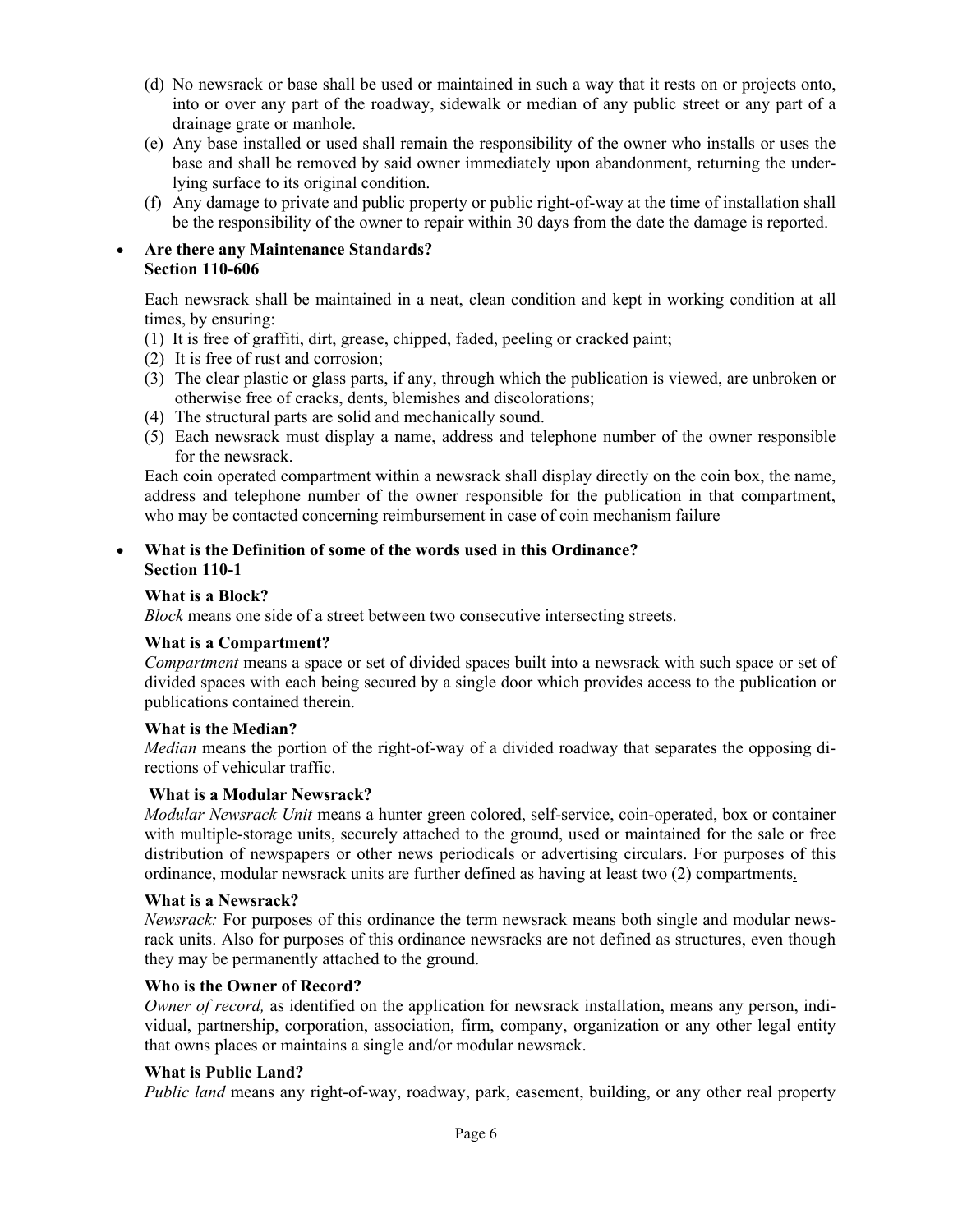owned by any governmental entity.

# **What is a Sidewalk?**

*Sidewalk* means the part of a right-of-way designated for pedestrian use.

# **What do you mean by Single Newsrack?**

*Single newsrack unit* means self-service, or coin-operated, box or container with a single compartment installed, used or maintained for the display, sale or free distribution of newspapers, news periodicals or advertising circulars.

## • **What is the Purpose of the Newsrack Ordinance? Section 110-600**

In order to promote public health, safety, welfare and convenience, this article shall:

- (1) Restrict newsrack interference with the flow of pedestrian and vehicular traffic, including ingress and egress from or into any residence or place of business by persons attempting to enter or exit parked or standing vehicles;
- (2) Restrict newsrack interference with access, use and maintenance of poles, posts, traffic signs or signals, hydrants, mailboxes and any location used for public transportation purposes; and
- (3) Require removal or relocation of newsrack which have created visual blight on the rights-ofway or that detract from the aesthetics of adjacent businesses, landscaping or other public or private improvements.
- **If a Newsrack is in place at the present time in the City of Indian Rocks Beach will it be grandfathered? Section 110-601**

Newsracks that are in compliance with the provisions of this ordinance are permitted in the City of Indian Rocks Beach. All others are prohibited. Existing newsracks within the City at the date of adoption of this ordinance shall have sixty (60) days to come into compliance with the provisions of this ordinance. The city manager, or designee, may extend this sixty (60) day time period, if he determines that there is not sufficient time to process all of the applications. Within this sixty-day period, owners are required to obtain a permit from the City pursuant to Code 110-602, Application and Registration Requirements. There shall be no "grandfathering" of newsracks made non-conforming by this ordinance provided, however, modular newsracks in place as of the date of adoption of this Ordinance may remain. All newsracks made non-conforming by this ordinance shall either be made conforming or shall be removed within this sixty (60) day period.

*A city-issued, numbered, sticker shall be attached to each newsrack permitted in the City of Indian Rocks Beach. Modular newsracks shall be pedestal-mounted and permanently attached to the ground. Single newsracks shall be permanently attached to the ground.* 

# • **What are the registration requirements. Section 110-602**

The applicant shall

- (1) Complete an application for registration on forms provided by the City certifying that the installed newsrack is in compliance with the provisions of this ordinance.
- (2) Execute an indemnification and save-harmless agreement, relieving the city, its employees, and boards from any and all threat of damages, costs and liability whatsoever arising from, growing out of or incident to or in any manner connected with the installation, maintenance or operation of each newsrack, owned or maintained by the owner, together with all costs and attorney's fees, incurred by the City in defending any claim or suit brought against it, either as sole defendant or joined as a defendant with the owner, with regard to the owner's newsrack and specifically including any claim or suit alleging liability based on the failure to properly enforce or administer